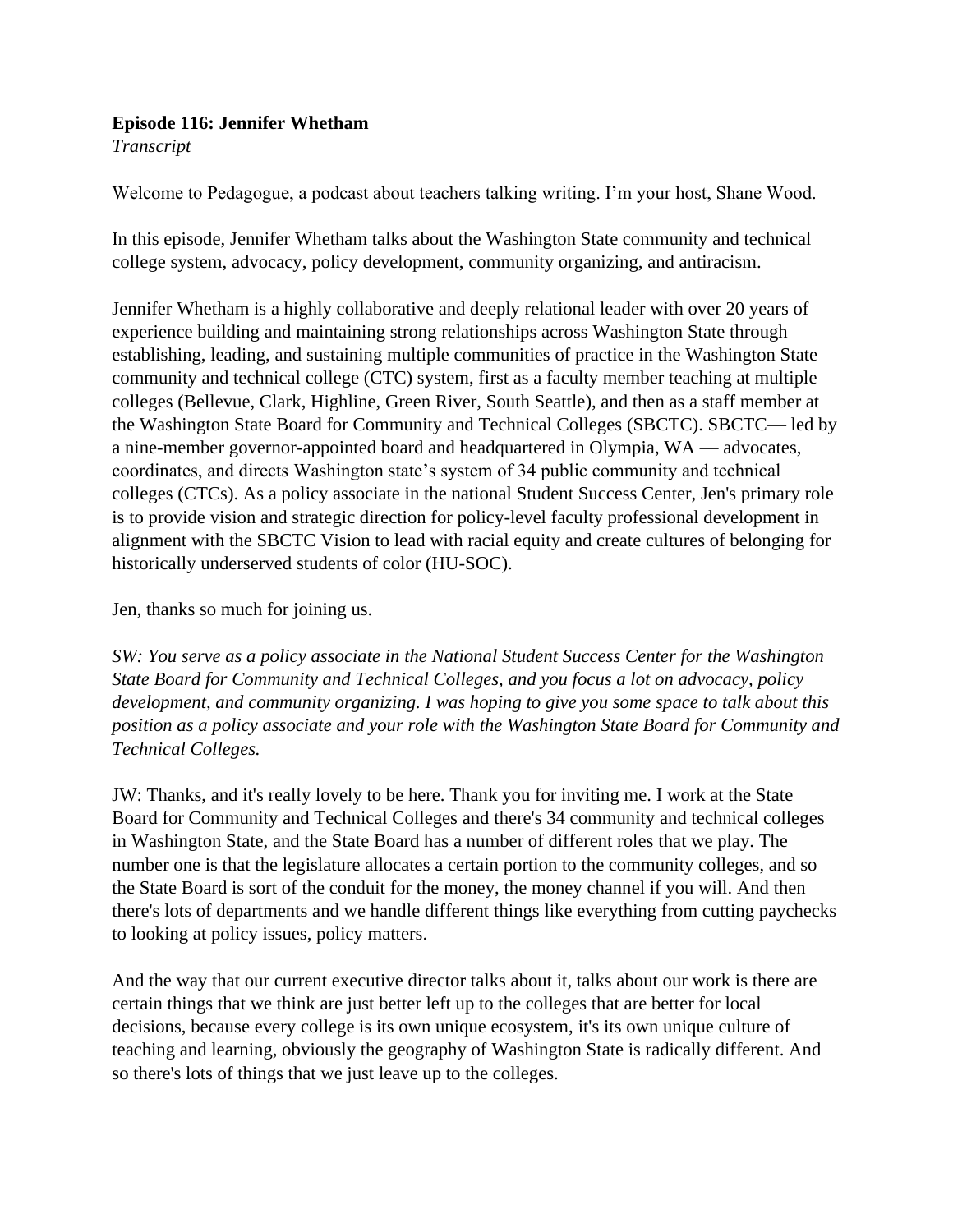And then there's other things where we, as the State Board, try to discern, when is it better for us to, I'll use that metaphor of community organizing, when does it make sense for the State Board to bring the colleges together and do something as a collective? For me in my role, I'm in the Student Success Center and not every state has a student success center, but some of the states have national student success centers and so I work in the Washington Student Success Center, which is focused around equity and specifically, how do we radically transform how higher education has approached its work to really think about, and this is where I'll say the State Board vision, which is to lead with racial equity, to create cultures of belonging for our historically underserved students.

Because obviously the way that we have approached higher education in the United States has not done that. It's not designed to serve. It's designed to serve one population. With that, I work in the Student Success Center and there are about, I think the most recent statistic is there's about 8,500 faculty who teach in all three mission areas, basic education for adults, academic transfer, and workforce, sometimes called professional technical. I do strategic direction for faculty professional development.

In my previous role, I was in the assessment teaching and learning department. It focused much more on that critical piece of faculty development. And now that I'm in the Student Success Center, it's focused a little bit more broadly on a major initiative here in Washington State called "Guided Pathways." And essentially, that is how the State Board is community organizing the colleges to just radically rethink how we do things to really rebuild our systems and structures while we are working within the old ones.

*SW: So you've been organizing faculty across the Washington State Community and Technical College system to deconstruct English 101 using a community of practice model to support faculty in developing more antiracist practices and strategies. You're currently co-leading a major initiative funded by the Washington State Legislator with Asao B. Inoue, the Anti-Racist Curriculum Initiative. And you just concluded a workshop called "White People Working on It: Working Towards an Anti-Racist CTC System." Can you talk more about these two projects?*

JW: I'll just say that when I started this job in 2013, it was very overwhelming and I was trying to figure out, what is my job? Because it's so big and so expansive and there's so many things that you could do. And I'll just say that, because I had been English faculty, I had a lot of already preexisting relationships. And also English faculty, we love to talk to each other. We always are like, "What are you doing in your class? And can I tell you about what I'm doing in my class?" And we, I think every discipline has its own unique beauty and its own kind of enculturation process that shapes you as a human, but English faculty, we're just the best and we're just always wanting to grow and change and evolve and try new things and just be on the cutting edge.

So there were a small group of English faculty who were continuously like, "Please can we be organized? Can we have regular gatherings?" And this was right around the time that we were really rethinking placement, rethinking portfolios, I mean we were just really challenging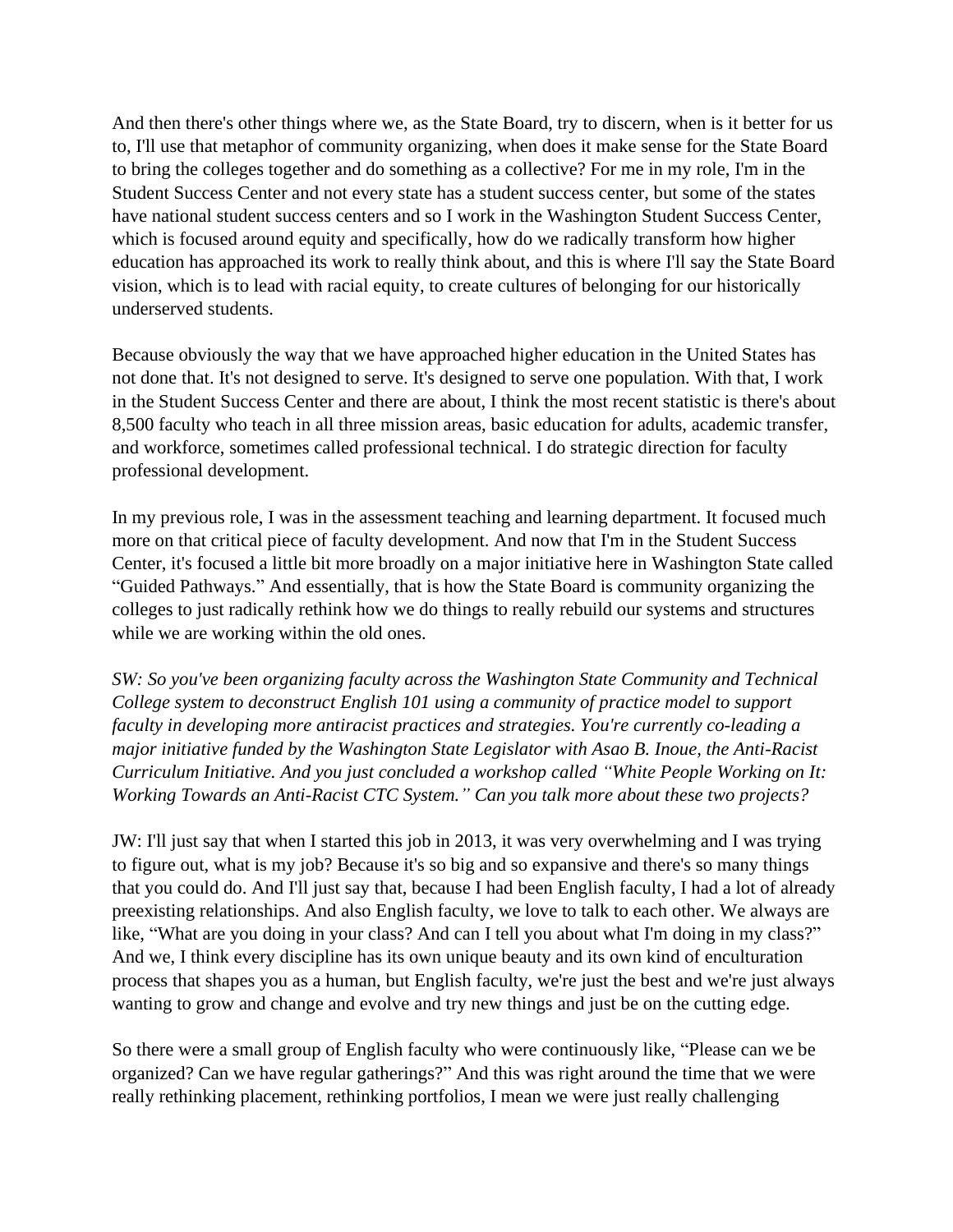everything. Do we need six levels of developmental English? Turns out no, but but those were radical conversations back in the day. And so, and I remember Jeff Klausman who teaches at Whatcom was like, you have to basically, if you're going to reform placement, you have to be a placement expert. If you're going to reform your portfolio assessment that's kind of a gatekeeper and not a gateway, you have to really, I mean it's a lot to know about that. And so again, how do you curate knowledge? How do you spread that knowledge? How do you learn from each other?

And so anyway, I worked really closely with Jeff and a lot of other faculty to start thinking about, what would it look like to gather English faculty together once a quarter? Just as a start, just to do something. We were very careful about collecting evidence from folks, so we would do our best to design an agenda that we thought would resonate with people's hearts and minds and practices, and really cultivate that wisdom sharing. And we actually had a number of communities of practice, one around directed self-placement, but the decomposing English 101 really took hold. So we would collect evidence from everybody, and it just turned out that what people really wanted to do as a collective was focus on equity.

And Jeff had been using Asao's scholarship to rethink their placement assessment and we did a couple of events where we were doing these topical introductions to Asao's work, but it's very deep, it's deep, deep work. We were able to successfully get some grant funding from College Park Washington to fund a pilot, and then the legislature noticed and paid attention. Our executive director asked for some legislative money, and so what I really want to say here is that this is the first policy level faculty professional development initiative that has ever been funded by the legislature. When I started, I remember just dreaming, what would it be like to have the legislature, the Washington State legislature actually invest in its faculty to really do something together as a collective and as a whole?

And so right now, based on the lessons learned from our pilot, which was a bumpy ride, we made a lot of mistakes, we learned a lot of things, there were a lot of successes, we now have 72 faculty participating, it's spanning six quarters. The faculty are currently working through ecology mapping. So they're mapping their current assessment ecology in their classrooms and they're going to pose what Asao calls anti-racist problems. And then they're going to implement labor-based grading as a way to shift their assessment ecology. We're not doing labor-based grading for the sake of labor-based grading. And if it's okay, I just want to say this one thing, one of the biggest lessons I've learned from Asao is that, and I've been guilty of this, as English faculty, and I don't know when you were trained, but I'm a woman of a certain age. And I was trained around the turn of the century and it was when portfolio assessment was really big and we were all like, "Portfolio assessment. It's a good thing. Just do it." And again, there was lots of pedagogy and scholarship around how to do it, but we still just, we were like, "Let's just implement that and then that'll be the magic wand. That'll fix everything."

One of the things that I've learned from Asao is, rather than just attaching to things as a good thing or a bad thing, that you really first map your ecology, pose a specific problem, and then make the change. It's a very different way of going about things, and so that's what we're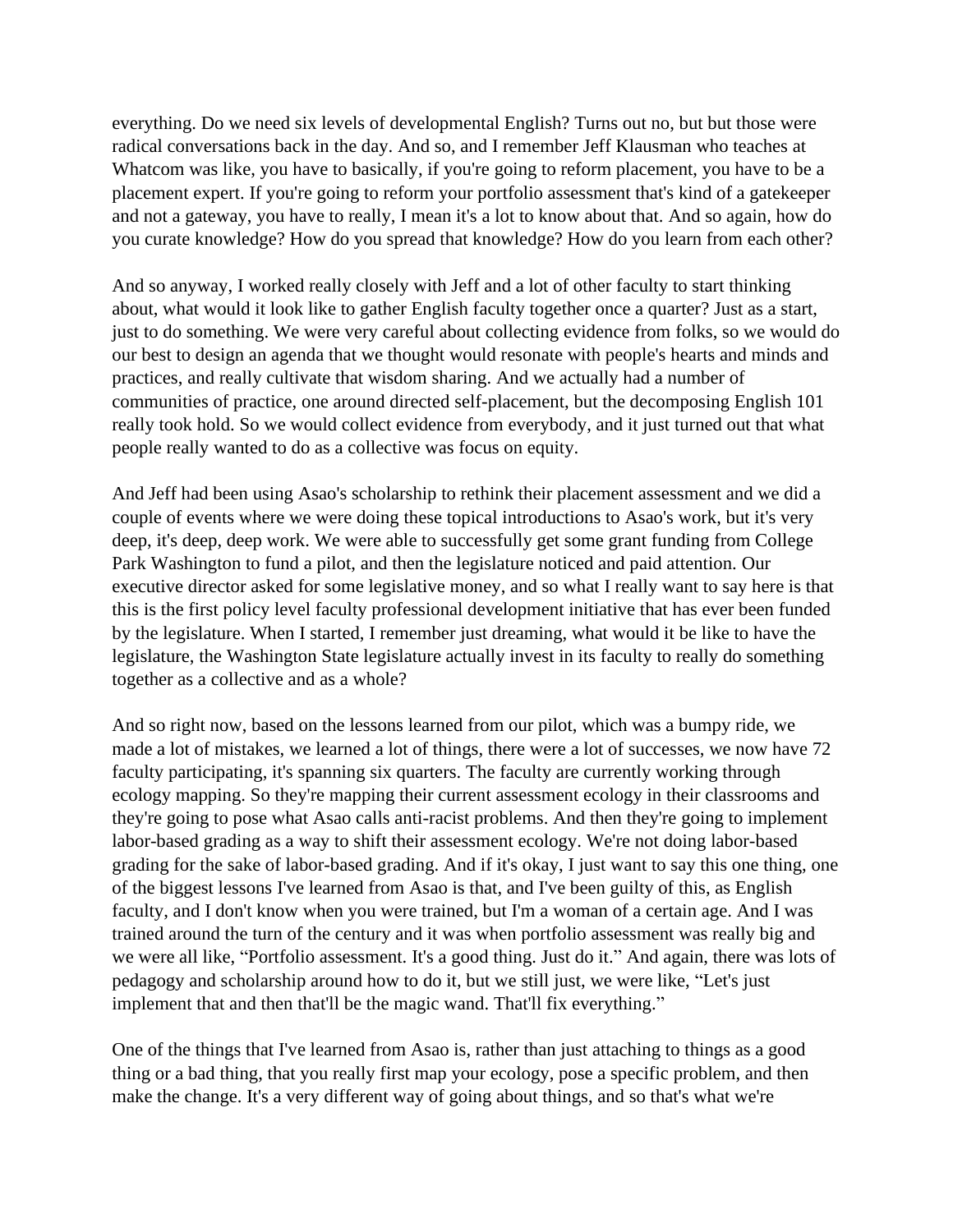really...I think really at the end of the day, what I really want is 72 faculty who know how to map an ecology using the seven elements and who then know, they might choose to change the ecology doing something else, they might even go back to portfolio grading, I don't know, but to sort of retrain us as a discipline to not just seize the next thing. And I was totally guilty of this with DSP, when Compass went away and we were like, "It can't be Accuplacer. We can't just replace it with another standardized test." I was like, "DSP, DSP. It's a good thing." I wish I knew then what I know now. That's the Anti-Racist Curriculum Initiative.

I'm also part of a group of White folks who were asked by, we have a longstanding group of faculty and staff of color who have been community organizing for the last 30 years. And it's a specifically safe space for people of color to gather, to be away from the pervasive, toxic, stultifying Whiteness that saturates higher education, not just in Washington State, but across the nation. When we started putting this focus on equity, a lot of White folks started wanting to attend this faculty and staff of color conference. And again, that changed the mission, it changed the scope of the conference. They asked us if we would do an event specifically for White people to learn about why those spaces are really important for people of color and why it's not appropriate to have White people in those spaces. Again, that White people have a lot of work to do before they're ready to partner with folks of color to dismantle systemic racism. So we just finished up a one and a half day event around that, but I'll just say that it's an exciting time to be in higher education.

## *SW: Given your expertise and experience, what are some of the biggest challenges and some of the biggest joys to being a policy associate for the Washington State Community and Technical College system?*

JW: Whew, okay. There's so many. I'll just say that right now, I think the biggest thing for me is I think it's really important to honor people for their labor. Anti-racist labor is emotional, it's taxing. Any sort of major curriculum reform is already really exhausting and faculty, we're all just so tired. I don't need to tell any educator that we are all tired and we're working in a system that's been broken for a long time and we're... anyway, I'll stop the tangent, I'll go back to the topic, which is, it's very important to me to honor people with funding. And honestly, the way that you get people to make space for this kind of work is to compensate them. I don't know any other way, right now the way that conditions are, to ask people to do this kind of labor for free. So I was so excited to get this money from the legislature because I could finally pay people to do this labor.

Shane, honestly, the hardest part is moving the money around. At one point I was ready to tear my hair out because I was like, "If we were going to pay the faculty \$1,000 a quarter, by the time we..." I'll just say, it's almost like money laundering. By the time it's gone through all the channels, the faculty would get \$250 of \$1,000 and I was like, "This cannot happen." I think for me, working in a bureaucracy that wasn't made for this kind of work, it's not nimble, that to me is one of the biggest challenges is, how do you get creative within these structures to make sure that you're really being in integrity with the work? The ahas, the lights that go on, and some of the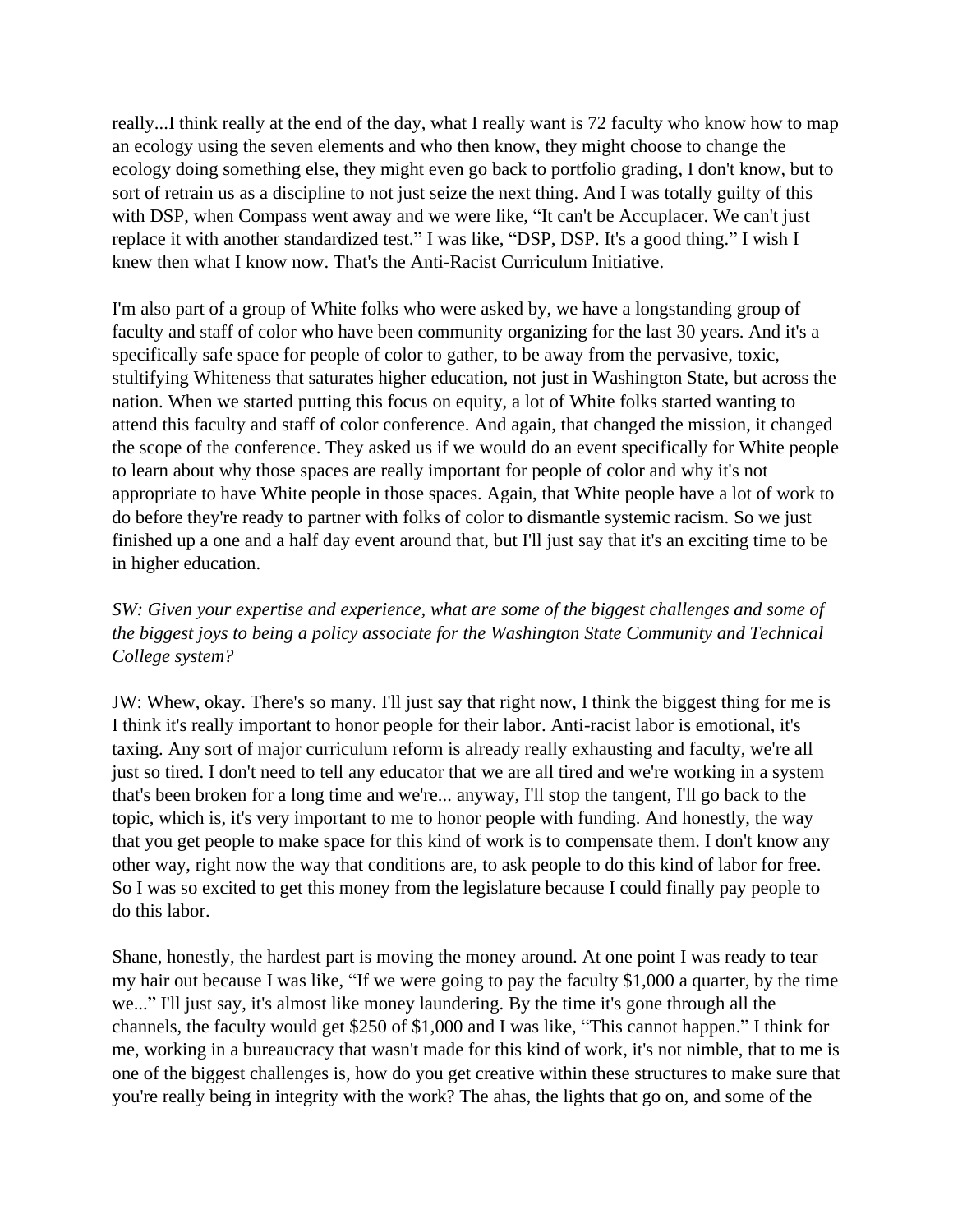lights that go out, some of the lights that go on, thinking of people's brains and all these neurons firing, I'll just say we had a large group convening earlier in April, and we asked the faculty to map a sample assessment ecology.

I remember having this similar breakthrough when Asao did a similar activity with us, where, again, trained at the turn of the century, doing the best I could, read all the scholarship, did everything my graduate professors told me to do to be a good teacher, implemented portfoliobased grading so I was a good teacher, and it always felt like something was broken. It always felt like something was wrong. And I never really could quite figure out, why weren't my assignments working? Why wasn't my feedback working? Blah, blah, blah. And there was this aha after we did one of the activities with Asao where I was like, "I never knew it was White supremacy. What?" And again, it's the way that White supremacy permeates an ecology.

We had a lot of faculty come to that conclusion on their own and you should have...so we had 85 minutes in a breakout room, everybody's ecology mapping collaboratively, they're having these powerful conversations. And they came back to the large group breakout room and everyone was just like, it was like popcorn popping. People were just like, "Oh my gosh, and this thing and this thing and another thing." It just led to this really deep and profound conversation about just...the way that Asao talks about it is just, you implement labor-based grading to take grades out of the ecology and just how problematic grades are. I think it's something where every teacher knows A stands for arbitrary, and we do so much talking about what grades mean and we have rubrics and stuff like that. And it's a problem caused by White supremacy and we're not going to solve it with White supremacist methods. We have to completely transcend the system while we're working within it. And it's those moments where you just see a whole bunch of people having an aha together and you think about, this is how the world is going to change.

*SW: Jen, this is my last question. I'm going to ask you to reflect just a bit. So you're a former community college faculty member and I think sometimes when we're in the classroom, we don't necessarily see all the things affecting our local ecology. I want to ask this question, thinking about two-year colleges specifically since that's what our conversation has been about, is there something you see now, given your position as a policy associate that you didn't necessarily notice as much as a teacher? Something that you can point to and say, "Hey, you know what? That was impacting my teaching and students, but I didn't necessarily know it until now?"*

JW: One of the biggest things that I see now that I didn't see when I was a faculty member is how afraid everyone is of criticism and how deeply the whole academic enterprise is founded on criticism and founded on deficit and founded on, as Asao puts it, there's one standard that we've arbitrarily decided is the standard that we all have to meet, and at the end of the day, I don't think anybody really wants to uphold that. Even the people who might think that they want to uphold it don't really want to uphold it.

I think one of the biggest things is just becoming aware of that deficit framework and that deficit narrative and seeing how pervasive it is and resisting it and challenging it. And again, I'm trying